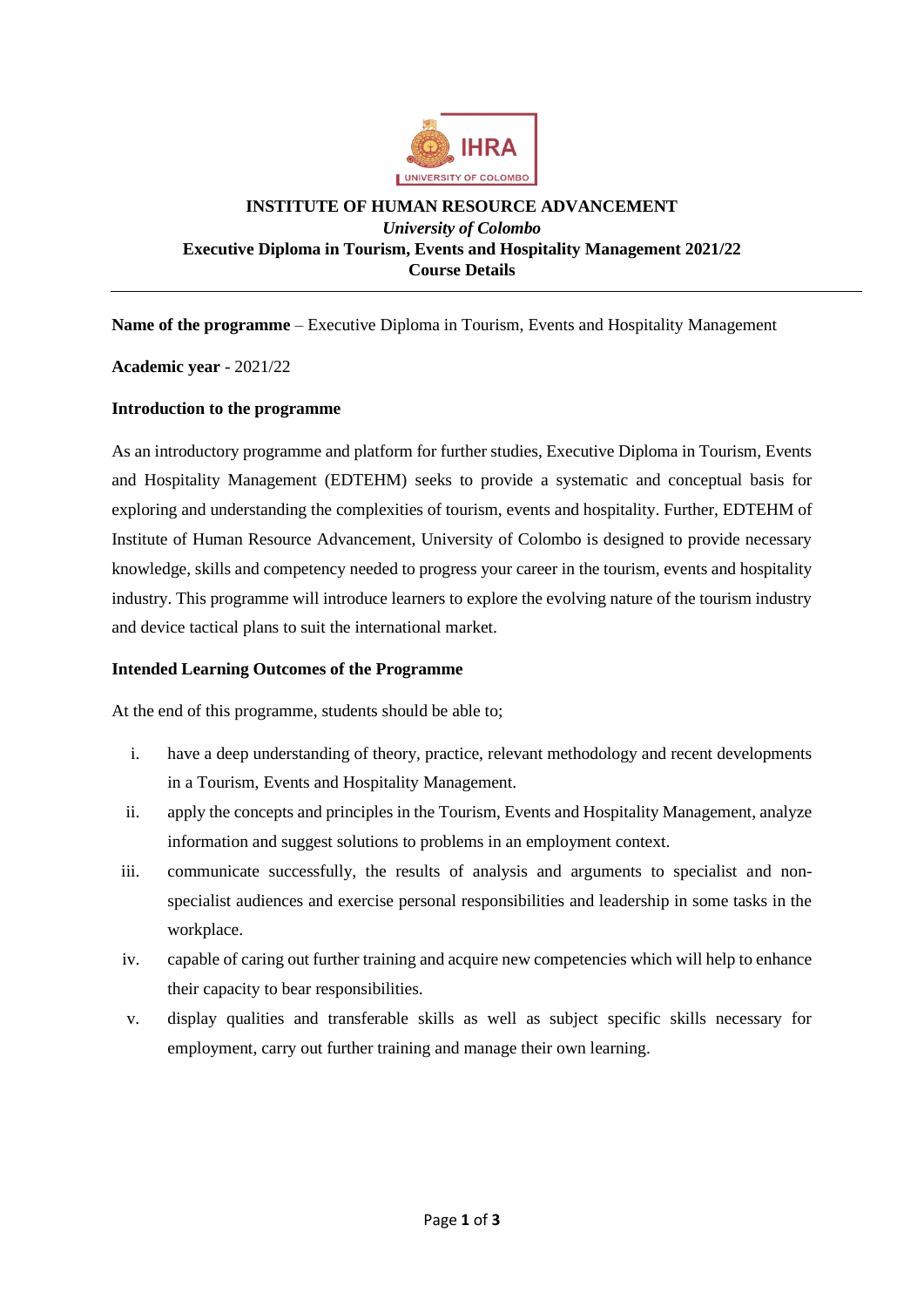# **Course Structure**

| <b>Subject Code</b>               | <b>Subject Name</b>                                                                                                                                                                                        | <b>Semester</b>     | <b>Credits</b> |
|-----------------------------------|------------------------------------------------------------------------------------------------------------------------------------------------------------------------------------------------------------|---------------------|----------------|
| <b>ETEHM 1001</b>                 | Tourism entrepreneurship and innovative business<br>development                                                                                                                                            | First               | 03             |
| <b>ETEHM 1002</b>                 | Supply chain management and industry networking                                                                                                                                                            | Trimester           | 03             |
| <b>ETEHM 1003</b>                 | Customer survey and market analysis                                                                                                                                                                        |                     | 03             |
| <b>Total Credits of Semester</b>  |                                                                                                                                                                                                            |                     |                |
| ETEHM 1004                        | Facility management and event management                                                                                                                                                                   | Second<br>Trimester | 03             |
| ETEHM 1006                        | MICE tourism and event management                                                                                                                                                                          |                     | 03             |
| ETEHM 1007                        | Private public partnership for tourism development                                                                                                                                                         |                     | 03             |
| <b>Total Credits of Semester</b>  |                                                                                                                                                                                                            |                     |                |
| ETEHM 1008                        | Finance analysis for tourism project operations and market<br>analysis                                                                                                                                     | Third<br>Trimester  | 03             |
| <b>ETEHM 1009</b>                 | Tour guiding and package designing                                                                                                                                                                         |                     | 03             |
| ETEHM 1010                        | Extended essay writing (Including 45 Lecture Hours) *<br>* There is 45 hours of lecture to prepare students to write the<br>executive report without examination for ETEHM 1010:<br>Extended essay writing |                     | 06             |
| <b>Total Credits of Semester</b>  |                                                                                                                                                                                                            |                     |                |
| <b>Total Credits of Programme</b> |                                                                                                                                                                                                            |                     | 30             |